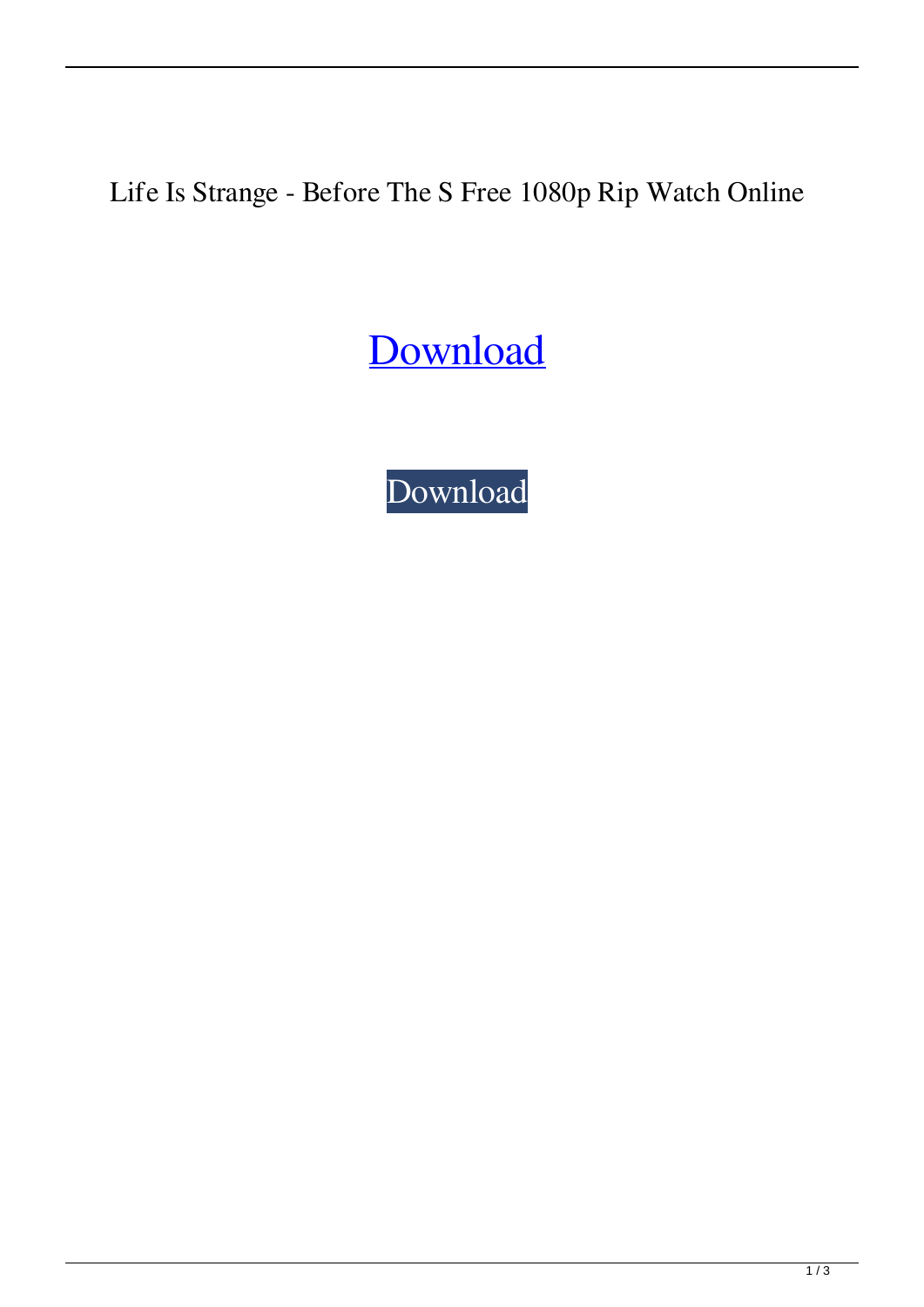^^To subscribe.;'(: :w,.·t.: '=·.. " •': ". •"."" "r>""~ – n|>|^~· d ·y.EuP (Pricing subject to change.) Special Rates for Family, Group or Club Members BROADBAND SPRINT SERVICE SMARTPHONES FABRIQUE 12.99 9.99 24.99 22.99 18.99 9.99 9.99 18.99 TENT CALL MOBILE PICK UP 19.99 19.99 19.99 19.99 19.99 19.99 19.99 Unlimited Unlimited Unlimited Unlimited Unlimited Unlimited \$12/mo. \$5/mo. \$6/mo. \$12/mo. \$5/mo. \$6/mo. \$12/mo. \$5/mo. \$6/mo. Unlimited Unlimited Unlimited Unlimited Unlimited Unlimited Unlimited Unlimited No Contract No Contract \$2/mo. \$1/mo. \$2/mo. \$1/mo. \$2/mo. \$1/mo. \$2/mo. \$1/mo. \$2/mo. Unlimited Unlimited Unlimited Unlimited Unlimited Unlimited Unlimited Unlimited Unlimited Unlimited Unlimited Unlimited Unlimited Unlimited Unlimited Unlimited Unlimited Unlimited Unlimited Unlimited Unlimited Unlimited Unlimited Unlimited Unlimited Unlimited Unlimited Unlimited Unlimited Unlimited Unlimited Unlimited Unlimited Unlimited Unlimited Unlimited Unlimited Unlimited Unlimited Unlimited Unlimited Unlimited Unlimited Unlimited Unlimited Unlimited Unlimited Unlimited Unlimited Unlimited Unlimited Unlimited Unlimited Unlimited Unlimited Unlimited Unlimited Unlimited Unlimited Unlimited